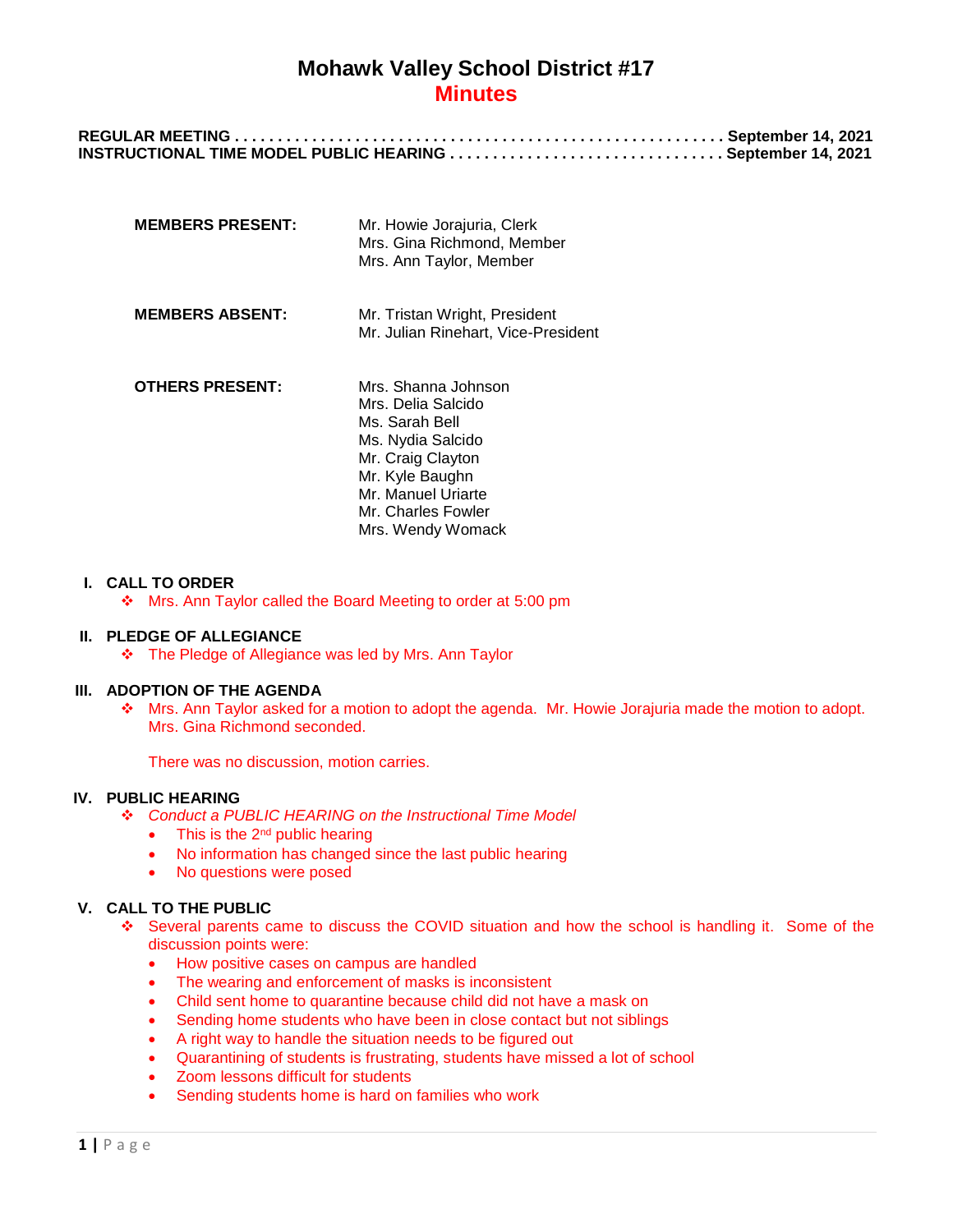## **VI. INFORMATION AND DISCUSSION ITEMS**

- *Matters about which the Board may engage in discussion but will take no action.*
	- **1. Administrator Reports**
		- **a) Enrollment Report**
			- **Mrs. Johnson stated the following:** We are have 155 students

## **b) Budget Report**

- **Mrs. Johnson stated the following:**
	- $\div$  A September revision has been done

## **c) Academic Report**

- **Mrs. Johnson stated the following:**
	- ❖ Implementing new curriculum
	- ❖ PD day for writing on Tuesday, September 21<sup>st</sup>
	- \* It has been tough with student absences but do not hear any complaints from teachers. It has been challenging
	- \* There is much intervention going on with students to make up for lost instruction
	- $\div$  We are completing the grants and getting them approved
	- Implementing "Braves Families". There are ten "Braves Families" on campus. One teacher has students from different grades. Once a month they meet with their family to discuss character education. Once a month they eat with Mrs. Johnson for a check-in and celebration with cupcakes

## **d) Bond Report**

- **Mrs. Johnson stated the following:**
	- $\div$  It has been very busy
	- Classrooms, workroom, and library office have been vacated in the main building to prep for the HVAC projects
	- All areas will not be accessible until January
	- There will be a bond hearing at the October board meeting. DLR Group, Architect and Arcadis, Project Manager will present at the meeting
	- An estimated \$11,000,000 will be put into all projects including the waterplant

## **e) Water Plant Report**

- **Mrs. Johnson stated the following:**
	- $\div$  The water plant project is moving along
	- Regularly scheduled weekly construction meetings
	- ❖ Membrane plant should be ready in November
	- ❖ Complete project by February

## **f) Maintenance Report**

- **Mrs. Johnson informed the board of the following:**
	- We are looking for a part-time custodian/bus driver but would consider full-time. It has been posted in the Yuma Sun and in our forms of communication
	- $\cdot \cdot$  We are having to double bus routes when a driver is absent
- **g) General Items**
	- **Mrs. Johnson informed the board of the following:**
		- Mrs. Johnson and Mrs. Salcido will be attending the Small Rural School Conference September 16-18, 2021
		- Mrs. Johnson did not attend the Law Conference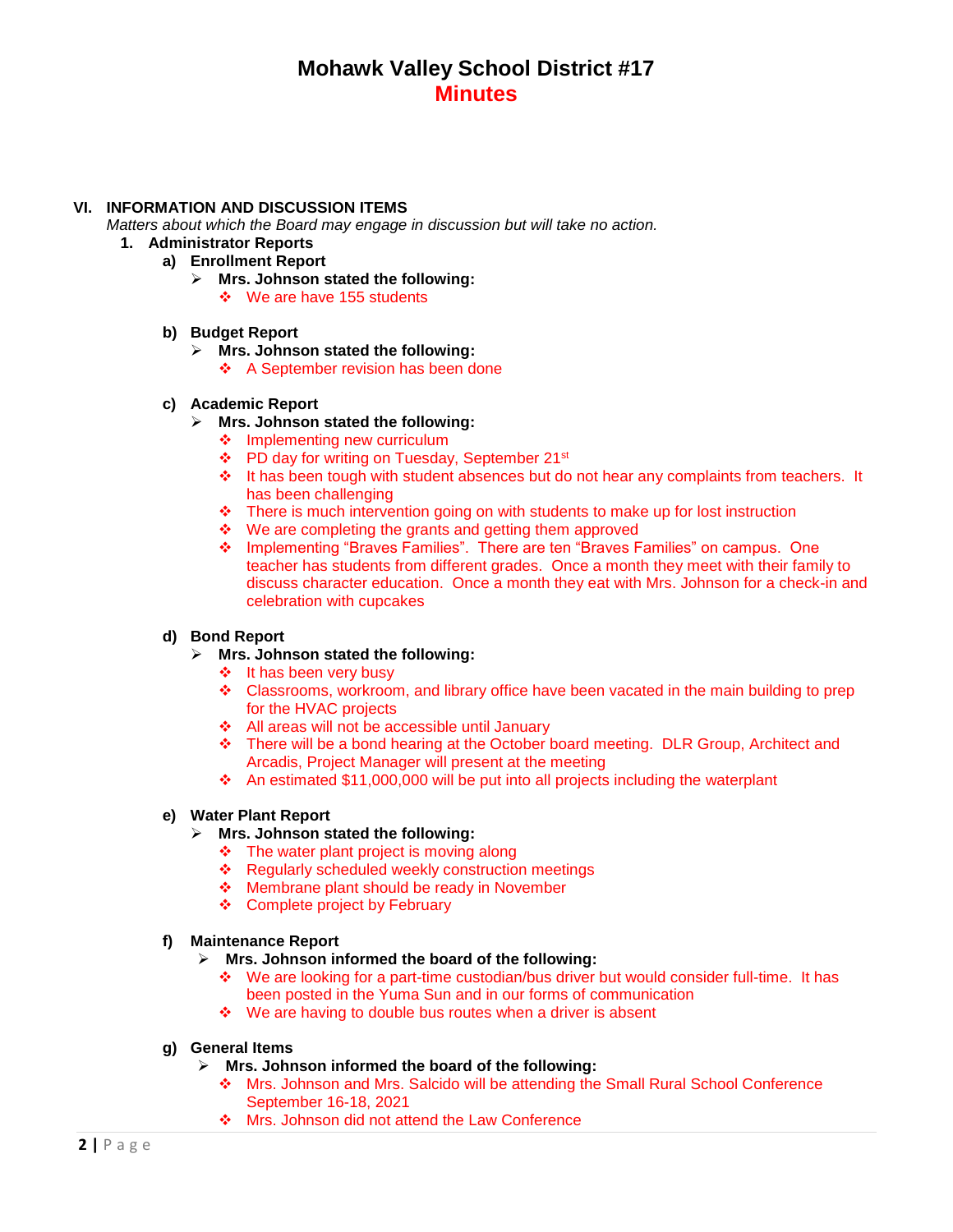- ❖ Fall Festival is scheduled for Wednesday, October 27<sup>th</sup>
	- 8 8<sup>th</sup> Grade BBQ will be a drive-up to go
	- There will be no Bingo
	- It will be all outside
	- There will be sanitizer at the booths
	- High touch games will be eliminated
	- Part of the basketball court is off limits due to construction4

#### **2. Governing Board Member Comments**

❖ No Comment

## **VII. APPROVAL OF CONSENT AGENDA**

*These items are adoption of a routine nature and those that normally do not require deliberations on the part of the Governing Board. A board member may pull items, which will then be discussed and voted on separately.*

## **1. Minutes**

a) Minutes of August 17 , 2021 – Special Board Meeting

#### **2. Expense Vouchers**

| b) | Expense #40 | \$16.315.00  | <b>FY21</b>      |
|----|-------------|--------------|------------------|
| C) | Expense #41 | 200.00       | <b>FY21</b>      |
| d) | Expense #42 | \$5.989.46   | FY <sub>21</sub> |
| e) | Expense #06 | \$63,388,90  | FY <sub>22</sub> |
| f) | Expense #07 | \$145,566.07 | FY <sub>22</sub> |
|    |             |              |                  |

#### **3. Payroll Vouchers**

| $a)$ P-04   | \$50,058,35 | FY22 |
|-------------|-------------|------|
| h) $P-04.1$ | \$4.185.11  | FY22 |
| P-05        | \$56,547.54 | FY22 |
| P-05.1      | \$ 1.260.64 | FY22 |

## **4. Student Activity Reports**

- k) August 2021
- l) Year-to-Date 8/31/2021

## **5. Bank Account Reconciliations**

m) Student Activities/Revolving Fund/Cafeteria Fund – August 2021

## **6. Other**

Motion: Mrs. Ann Taylor asked for a motion to accept the consent agenda. Mr. Howie Jorajuria made the motion to accept the consent agenda. Mrs. Gina Richmond seconded. Nothing was pulled. Motion carries.

## **VIII. ACTION ITEMS**

#### **1. Discussion and Possible Action to Approve FY22 September Budget Revision**

Mrs. Johnson stated a September Revision was done because there were changes in forms and formulas. The budget was done on 130 ADM and had an increase of \$37,112. She stated that the first budget is done in July and usually the revision is done in December, this year we added the September Revision.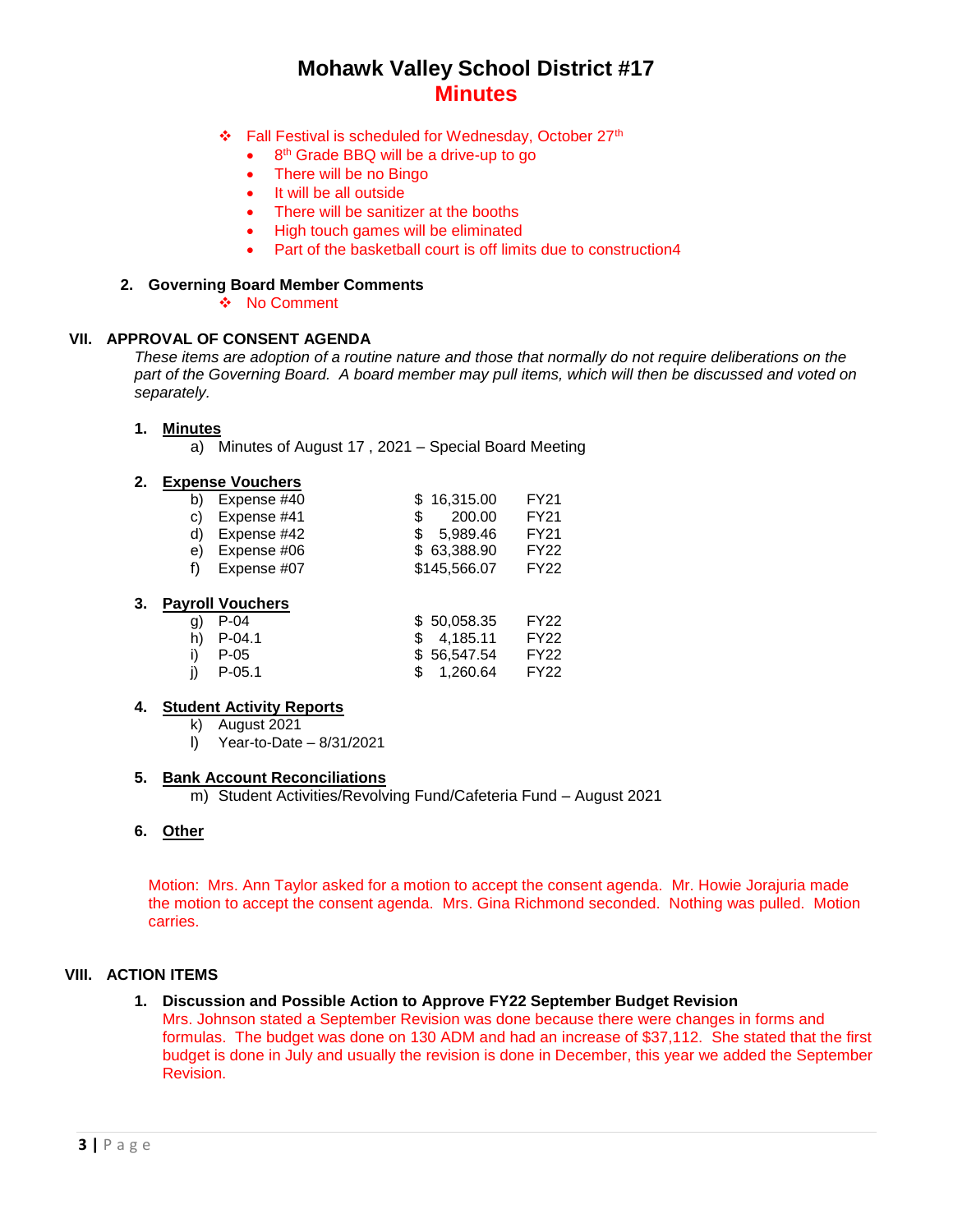**Motion:** Mrs. Ann Taylor asked for a motion to approve the FY22 September Budget Revision. Mr. Howie Jorajuria made the motion to approve. Mrs. Gina Richmond seconded.

There was no discussion. Motion carries.

#### **2. Discussion and Possible Action to Approve FY22 8 th Grade Field Trip**

Ms. Nydia Salcido presented to the board the tentative itinerary for the trip:

- 24 students will be attending the trip
- The trip will be kept in State
	- > Day one: Arizona Diamondbacks game<br>
	→ Day two: Devil's Bridge Hike/Slide Rock
	- ▶ Day two: Devil's Bridge Hike/Slide Rock
	- > Day three: Top Golf/Mall
- The meals for the trip are paid for
- Upcoming Fundraisers:
	- **►** Car Wash: September 18<sup>th</sup><br>► BBQ: Cotober 27<sup>th</sup>
		- October 27th
- More fundraisers will be planned accordingly
- The safe guidelines and protocols will be followed

**Motion:** Mrs. Ann Taylor asked for a motion to approve the FY22 8<sup>th</sup> Grade Field Trip. Mr. Howie Jorajuria made the motion to approve the FY22 8<sup>th</sup> Grade Field Trip with flexibility on dates. Mrs. Gina Richmond seconded.

There was no discussion. Motion carries.

## **3. Discussion and Possible Action to Approve Mireya Arcos as a Paraprofessional**

Mrs. Johnson stated Ms. Arcos will be replacing Mrs. Kennedy who has moved to the cafeteria. Ms. Arcos will also be coaching.

**Motion:** Mrs. Ann Taylor asked for a motion to approve Mireya Arcos as a paraprofessional. Mr. Howie Jorajuria made the motion to approve. Mrs. Gina Richmond seconded.

There was no discussion. Motion carries.

**4. Discussion and Possible Action to Approve Substitute Teachers and Substitute Aides (Esta Shaw, Kristina Ellis, Kathleen St. Clair and Rhona Taylor)** Mrs. Johnson stated that this is just protocol.

**Motion:** Mrs. Ann Taylor asked for a motion to approve substitute teachers and substitute aides (Esta Shaw, Kristina Ellis, Kathleen St. Clair and Rhona Taylor). Mr. Howie Jorajuria made the motion to approve. Mrs. Gina Richmond seconded.

There was no discussion. Motion carries.

## **5. Discussion and Possible Action to Approve the Instructional Time Model**

Mrs. Johnson stated we need official approval to submit to the State Department.

**Motion:** Mrs. Ann Taylor asked for a motion to approve the Instructional Time Model. Mr. Howie Jorajuria made the motion to approve. Mrs. Gina Richmond seconded.

There was no discussion. Motion carries.